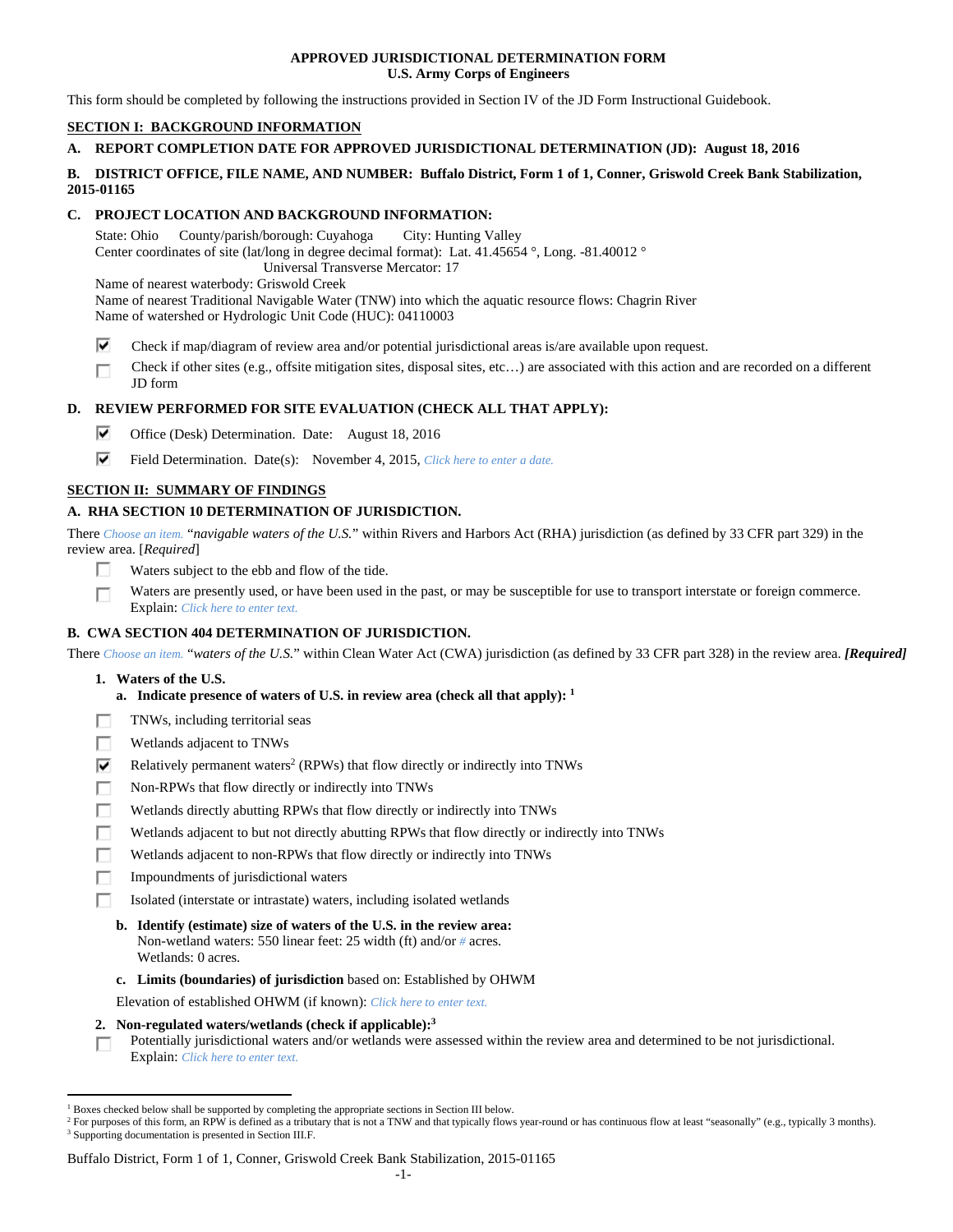### **SECTION III: CWA ANALYSIS**

#### **A. TNWs AND WETLANDS ADJACENT TO TNWs**

**The agencies will assert jurisdiction over TNWs and wetlands adjacent to TNWs. If the aquatic resource is a TNW, complete Section III.A.1 and Section III.D.1. only; if the aquatic resource is a wetland adjacent to a TNW, complete Sections III.A.1 and 2 and Section III.D.1.; otherwise, see Section III.B below**.

- **1. TNW**  Identify TNW: *Click here to enter text.*
	- Summarize rationale supporting determination: *Click here to enter text.*
- **2. Wetland adjacent to TNW**  Summarize rationale supporting conclusion that wetland is "adjacent": *Click here to enter text.*

### **B. CHARACTERISTICS OF TRIBUTARY (THAT IS NOT A TNW) AND ITS ADJACENT WETLANDS (IF ANY):**

**This section summarizes information regarding characteristics of the tributary and its adjacent wetlands, if any, and it helps determine whether or not the standards for jurisdiction established under Rapanos have been met.** 

**The agencies will assert jurisdiction over non-navigable tributaries of TNWs where the tributaries are "relatively permanent waters" (RPWs), i.e. tributaries that typically flow year-round or have continuous flow at least seasonally (e.g., typically 3 months). A wetland that directly abuts an RPW is also jurisdictional. If the aquatic resource is not a TNW, but has year-round (perennial) flow, skip to Section III.D.2. If the aquatic resource is a wetland directly abutting a tributary with perennial flow, skip to Section III.D.4.** 

**A wetland that is adjacent to but that does not directly abut an RPW requires a significant nexus evaluation. Corps districts and EPA regions will include in the record any available information that documents the existence of a significant nexus between a relatively permanent tributary that is not perennial (and its adjacent wetlands if any) and a traditional navigable water, even though a significant nexus finding is not required as a matter of law.** 

If the waterbody<sup>4</sup> is not an RPW, or a wetland directly abutting an RPW, a JD will require additional data to determine if the **waterbody has a significant nexus with a TNW. If the tributary has adjacent wetlands, the significant nexus evaluation must consider the tributary in combination with all of its adjacent wetlands. This significant nexus evaluation that combines, for analytical purposes, the tributary and all of its adjacent wetlands is used whether the review area identified in the JD request is the tributary, or its adjacent wetlands, or both. If the JD covers a tributary with adjacent wetlands, complete Section III.B.1 for the tributary, Section III.B.2 for any onsite wetlands, and Section III.B.3 for all wetlands adjacent to that tributary, both onsite and offsite. The determination whether a significant nexus exists is determined in Section III.C below.** 

 **1. Characteristics of non-TNWs that flow directly or indirectly into TNW** 

 **(i) General Area Conditions:** 

 Watershed size: *# Choose an item.* Drainage area: *# Choose an item.*

 Average annual rainfall: *#* inches Average annual snowfall: *#* inches

#### **(ii) Physical Characteristics:**

 $\overline{a}$ 

- (a) Relationship with TNW:
	- $\Box$  Tributary flows directly into TNW.

п Tributary flows through *Choose an item.* tributaries before entering TNW.

 Project waters are *Choose an item.* river miles from TNW. Project waters are *Choose an item.* river miles from RPW. Project waters are *Choose an item.* aerial (straight) miles from TNW. Project waters are *Choose an item.* aerial (straight) miles from RPW. Project waters cross or serve as state boundaries. Explain: *Click here to enter text.*

Identify flow route to TNW5: *Click here to enter text.* Tributary stream order, if known: *Click here to enter text.*

(b) General Tributary Characteristics (check all that apply):

**Tributary** is:  $\Box$  Natural

- 口 Artificial (man-made). Explain: *Click here to enter text.*
- Manipulated (man-altered). Explain: *Click here to enter text.*

#### Buffalo District, Form 1 of 1, Conner, Griswold Creek Bank Stabilization, 2015-01165

<sup>4</sup> Note that the Instructional Guidebook contains additional information regarding swales, ditches, washes, and erosional features generally and in the arid West.  $^5$  Flow route can be described by identifying, e.g., tributary a, which flows through the review area, to flow into tributary b, which then flows into TNW.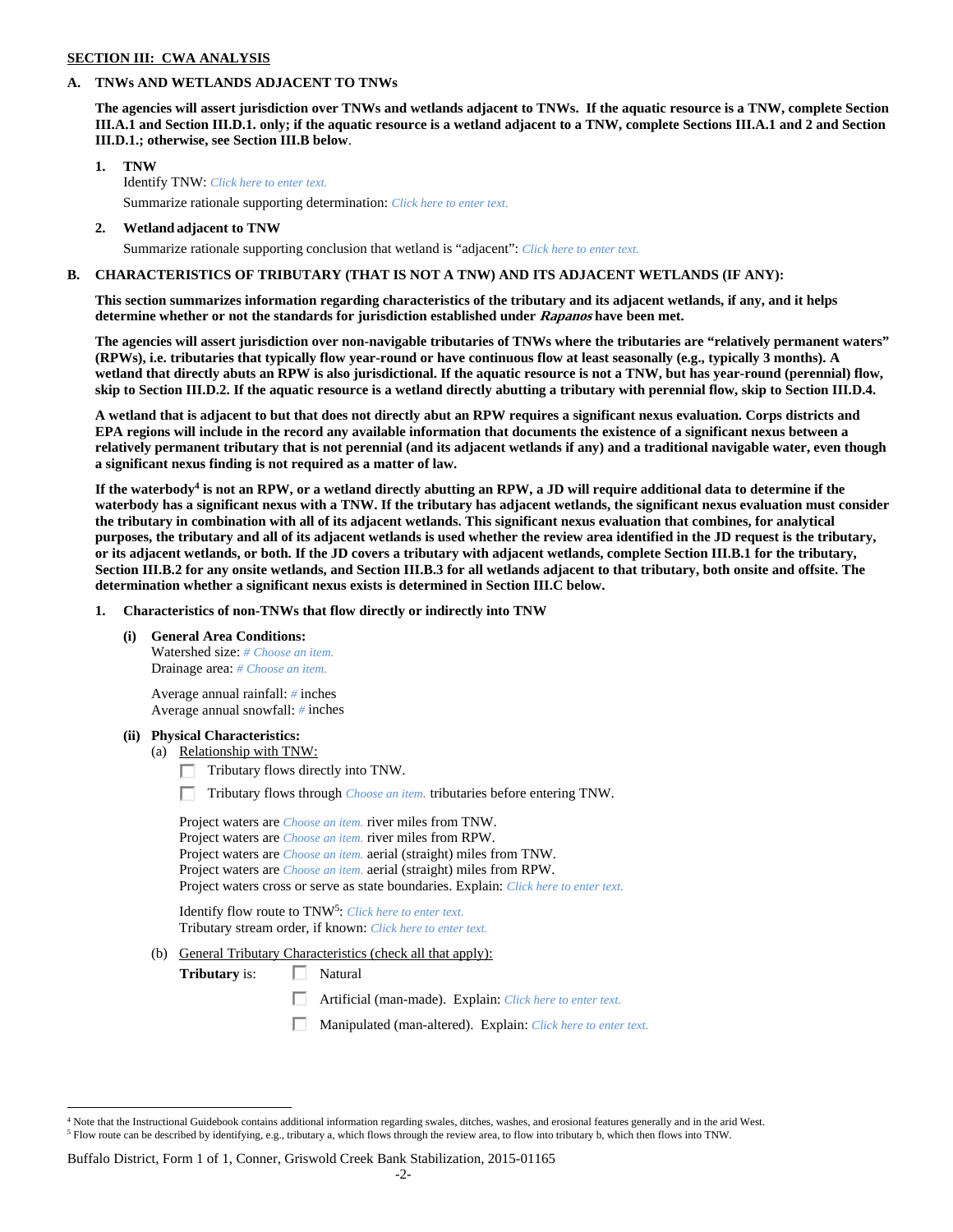| <b>Tributary</b> properties with respect to top of bank (estimate):<br>Average width: $#$ feet<br>Average depth: # feet<br>Average side slopes: Choose an item.                                                                                                                                                                                                                                                                                                                                                                                                                                                                                                                                                                                                                                                                                         |
|---------------------------------------------------------------------------------------------------------------------------------------------------------------------------------------------------------------------------------------------------------------------------------------------------------------------------------------------------------------------------------------------------------------------------------------------------------------------------------------------------------------------------------------------------------------------------------------------------------------------------------------------------------------------------------------------------------------------------------------------------------------------------------------------------------------------------------------------------------|
| Primary tributary substrate composition (check all that apply):                                                                                                                                                                                                                                                                                                                                                                                                                                                                                                                                                                                                                                                                                                                                                                                         |
| Silts<br>Sands<br>Concrete                                                                                                                                                                                                                                                                                                                                                                                                                                                                                                                                                                                                                                                                                                                                                                                                                              |
| Cobbles<br>Gravel<br>Muck                                                                                                                                                                                                                                                                                                                                                                                                                                                                                                                                                                                                                                                                                                                                                                                                                               |
| Bedrock<br>Vegetation. Type/% cover: Click here to enter text.                                                                                                                                                                                                                                                                                                                                                                                                                                                                                                                                                                                                                                                                                                                                                                                          |
| Other. Explain: Click here to enter text.                                                                                                                                                                                                                                                                                                                                                                                                                                                                                                                                                                                                                                                                                                                                                                                                               |
| Tributary condition/stability [e.g., highly eroding, sloughing banks]. Explain: Click here to enter text.<br>Presence of run/riffle/pool complexes. Explain: Click here to enter text.<br>Tributary geometry: Choose an item.<br>Tributary gradient (approximate average slope): #%                                                                                                                                                                                                                                                                                                                                                                                                                                                                                                                                                                     |
| $(c)$ Flow:<br>Tributary provides for: Choose an item.<br>Estimate average number of flow events in review area/year: Choose an item.<br>Describe flow regime: Click here to enter text.<br>Other information on duration and volume: Click here to enter text.                                                                                                                                                                                                                                                                                                                                                                                                                                                                                                                                                                                         |
| <b>Surface flow is:</b> Choose an item. <b>Characteristics:</b> Click here to enter text.                                                                                                                                                                                                                                                                                                                                                                                                                                                                                                                                                                                                                                                                                                                                                               |
| Subsurface flow: Choose an item. Explain findings: Click here to enter text.<br>$\Box$ Dye (or other) test performed: <i>Click here to enter text</i> .                                                                                                                                                                                                                                                                                                                                                                                                                                                                                                                                                                                                                                                                                                 |
| Tributary has (check all that apply):<br>$\Box$ Bed and banks<br>OHWM <sup>6</sup> (check all indicators that apply):<br>clear, natural line impressed on the bank $\Box$<br>the presence of litter and debris<br>changes in the character of soil<br>destruction of terrestrial vegetation<br>the presence of wrack line<br>shelving<br>vegetation matted down, bent, or absent $\Box$<br>sediment sorting<br>leaf litter disturbed or washed away<br>scour<br>sediment deposition<br>multiple observed or predicted flow events<br>water staining<br>abrupt change in plant community Click here to enter text.<br>other (list): Click here to enter text.<br>Discontinuous OHWM. <sup>7</sup> Explain: Click here to enter text.<br>If factors other than the OHWM were used to determine lateral extent of CWA jurisdiction (check all that apply): |
| Mean High Water Mark indicated by:<br>$\Box$ High Tide Line indicated by:                                                                                                                                                                                                                                                                                                                                                                                                                                                                                                                                                                                                                                                                                                                                                                               |
| $\Box$ oil or scum line along shore objects<br>survey to available datum;                                                                                                                                                                                                                                                                                                                                                                                                                                                                                                                                                                                                                                                                                                                                                                               |
| fine shell or debris deposits (foreshore)<br>physical markings;<br>$\mathbb{R}^n$                                                                                                                                                                                                                                                                                                                                                                                                                                                                                                                                                                                                                                                                                                                                                                       |
| physical markings/characteristics<br>vegetation lines/changes in vegetation types.                                                                                                                                                                                                                                                                                                                                                                                                                                                                                                                                                                                                                                                                                                                                                                      |
| tidal gauges                                                                                                                                                                                                                                                                                                                                                                                                                                                                                                                                                                                                                                                                                                                                                                                                                                            |
| other (list): Click here to enter text.                                                                                                                                                                                                                                                                                                                                                                                                                                                                                                                                                                                                                                                                                                                                                                                                                 |
| (iii) Chemical Characteristics:                                                                                                                                                                                                                                                                                                                                                                                                                                                                                                                                                                                                                                                                                                                                                                                                                         |
| Characterize tributary (e.g., water color is clear, discolored, oily film; water quality; general watershed characteristics, etc.).                                                                                                                                                                                                                                                                                                                                                                                                                                                                                                                                                                                                                                                                                                                     |

Explain: *Click here to enter text.* Identify specific pollutants, if known: *Click here to enter text.*

 $\overline{a}$ 

<sup>6</sup> A natural or man-made discontinuity in the OHWM does not necessarily sever jurisdiction (e.g., where the stream temporarily flows underground, or where the OHWM has been removed by development or agricultural practices). Where there is a break in the OHWM that is unrelated to the waterbody's flow regime (e.g., flow over a rock outcrop or through a culvert), the agencies will look for indicators of flow above and below the break. 7 Ibid.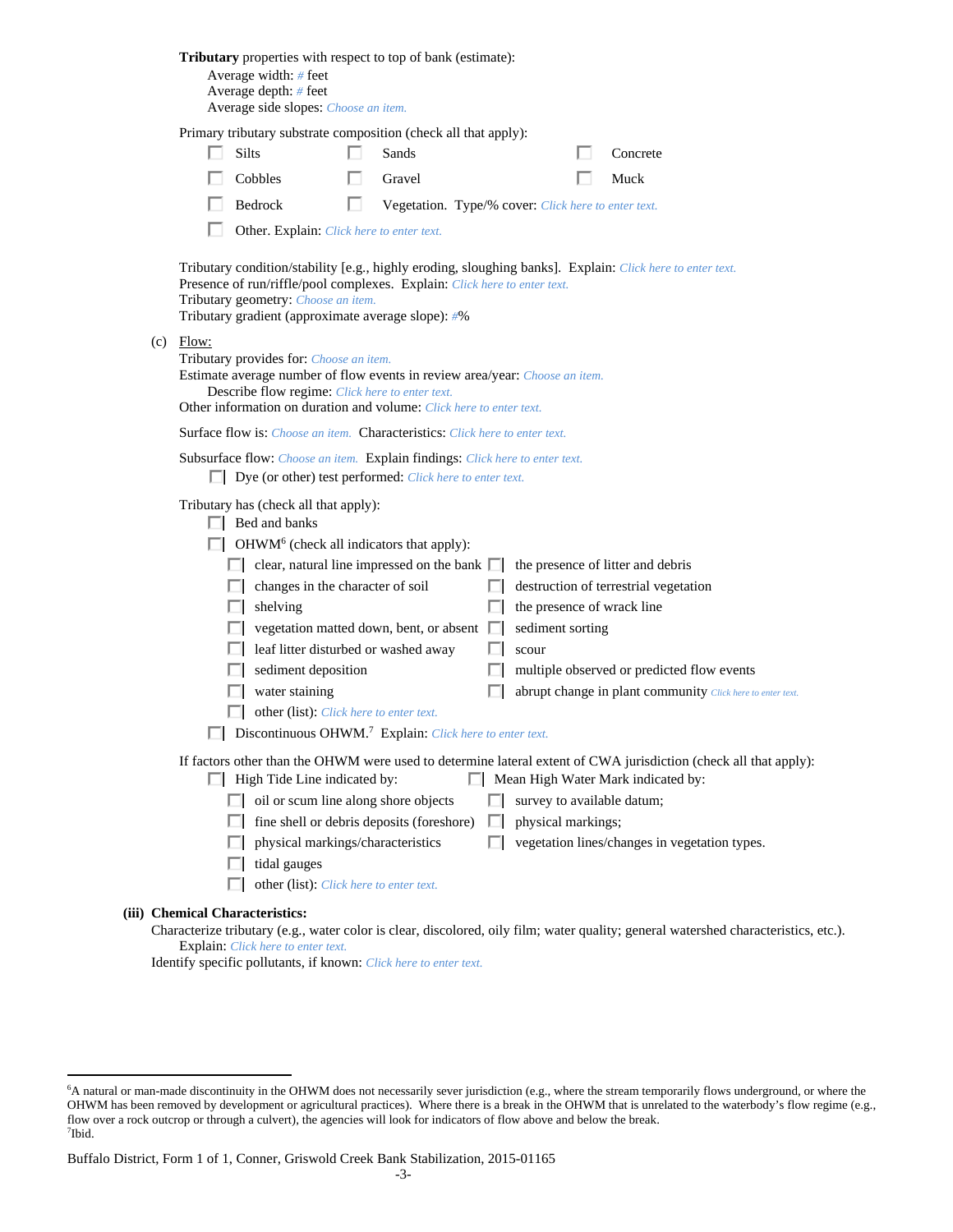### **(iv) Biological Characteristics. Channel supports (check all that apply):**

- Riparian corridor. Characteristics (type, average width): *Click here to enter text.*
- Wetland fringe. Characteristics: *Click here to enter text.*
- $\Box$  Habitat for:
	- Federally Listed species. Explain findings: *Click here to enter text*.
	- п. Fish/spawn areas. Explain findings: *Click here to enter text.*
	- п. Other environmentally-sensitive species. Explain findings: *Click here to enter text.*
	- п. Aquatic/wildlife diversity. Explain findings: *Click here to enter text.*

#### **2. Characteristics of wetlands adjacent to non-TNW that flow directly or indirectly into TNW**

#### **(i) Physical Characteristics:**

- (a) General Wetland Characteristics:
	- Properties:

 Wetland size: *#* acres Wetland type. Explain: *Click here to enter text.*

Wetland quality. Explain: *Click here to enter text.*

Project wetlands cross or serve as state boundaries. Explain: *Click here to enter text.*

(b) General Flow Relationship with Non-TNW: Flow is: *Choose an item.* Explain: *Click here to enter text.*

 Surface flow is: *Choose an item.* Characteristics: *Click here to enter text.*

Subsurface flow: *Choose an item.* Explain findings: *Click here to enter text.*

Dye (or other) test performed: *Click here to enter text.*

#### (c) Wetland Adjacency Determination with Non-TNW:

- $\Box$  Directly abutting
- $\Box$  Not directly abutting
	- п. Discrete wetland hydrologic connection. Explain: *Click here to enter text.*
	- Ecological connection. Explain: *Click here to enter text.* O.
	- O. Separated by berm/barrier. Explain: *Click here to enter text.*
- (d) Proximity (Relationship) to TNW

Project wetlands are *Choose an item.* river miles from TNW. Project waters are *Choose an item.* aerial (straight) miles from TNW. Flow is from: *Choose an item.* Estimate approximate location of wetland as within the *Choose an item.* floodplain.

#### **(ii) Chemical Characteristics:**

Characterize wetland system (e.g., water color is clear, brown, oil film on surface; water quality; general watershed characteristics; etc.). Explain: *Click here to enter text.*

Identify specific pollutants, if known: *Click here to enter text.*

### **(iii) Biological Characteristics. Wetland supports (check all that apply):**

- Riparian buffer. Characteristics (type, average width): *Click here to enter text.*
- Vegetation type/percent cover. Explain: *Click here to enter text.*
- $\Box$  Habitat for:
	- Federally Listed species. Explain findings: *Click here to enter text*.
	- Fish/spawn areas. Explain findings: *Click here to enter text*.
	- Other environmentally-sensitive species. Explain findings: *Click here to enter text.*
	- Aquatic/wildlife diversity. Explain findings: *Click here to enter text.*

#### **3. Characteristics of all wetlands adjacent to the tributary (if any)**

 All wetland(s) being considered in the cumulative analysis: *Choose an item.* Approximately (*#*) acres in total are being considered in the cumulative analysis.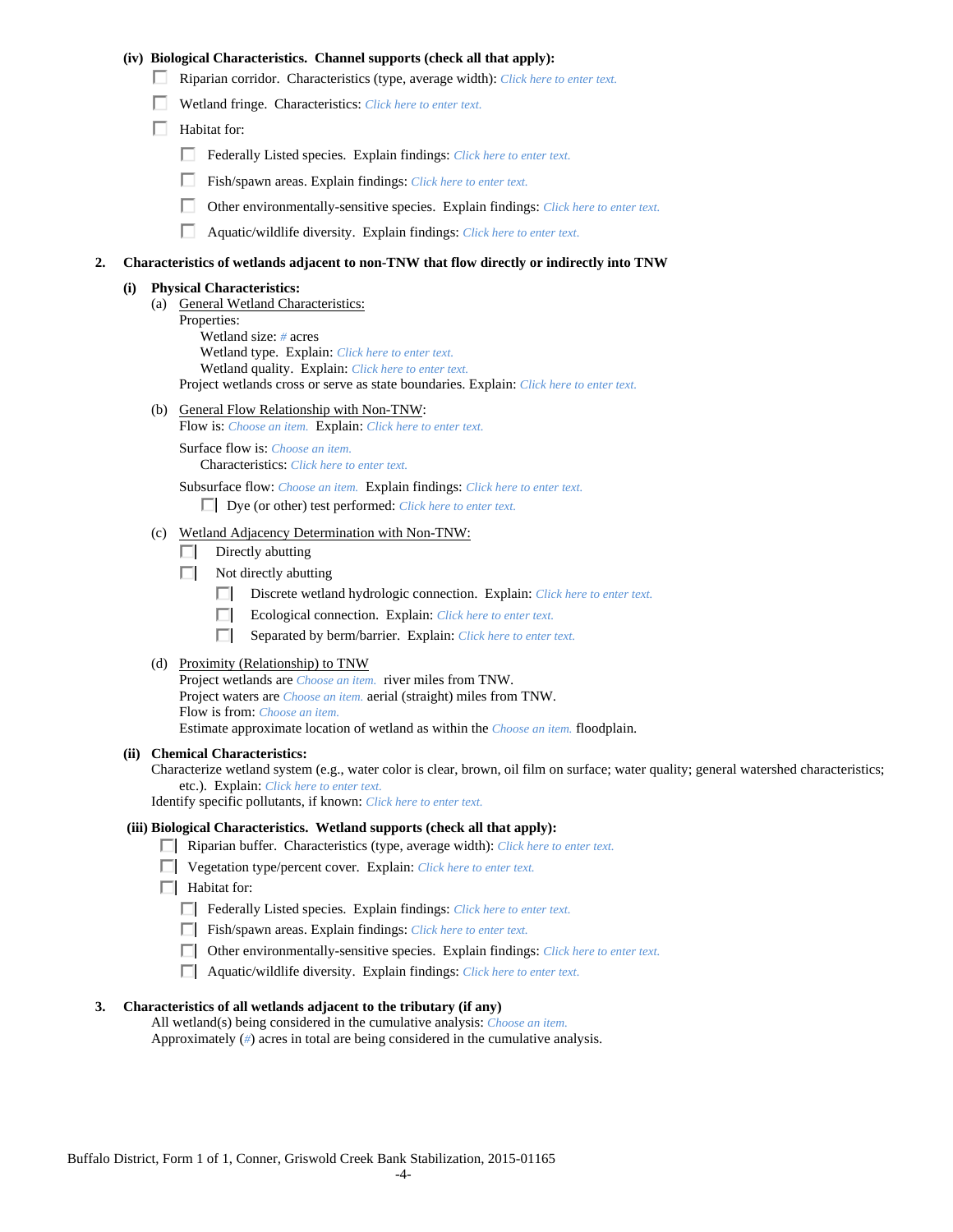| Directly abuts? $(Y/N)$ | Size (in acres) | Directly abuts? $(Y/N)$ | Size (in acres) |
|-------------------------|-----------------|-------------------------|-----------------|
| V/N                     |                 |                         |                 |
| Y/N                     |                 | $^{\prime}$ /N          |                 |
| Y/N                     |                 | 77N                     |                 |
| Y/N.                    |                 | 77N                     |                 |

Summarize overall biological, chemical and physical functions being performed: *Click here to enter text.*

# **C. SIGNIFICANT NEXUS DETERMINATION**

**A significant nexus analysis will assess the flow characteristics and functions of the tributary itself and the functions performed by any wetlands adjacent to the tributary to determine if they significantly affect the chemical, physical, and biological integrity of a TNW. For each of the following situations, a significant nexus exists if the tributary, in combination with all of its adjacent wetlands, has more than a speculative or insubstantial effect on the chemical, physical and/or biological integrity of a TNW. Considerations when evaluating significant nexus include, but are not limited to the volume, duration, and frequency of the flow of water in the tributary and its proximity to a TNW, and the functions performed by the tributary and all its adjacent wetlands. It is not appropriate to determine significant nexus based solely on any specific threshold of distance (e.g. between a tributary and its adjacent wetland or between a tributary and the TNW). Similarly, the fact an adjacent wetland lies within or outside of a floodplain is not solely determinative of significant nexus.** 

#### **Draw connections between the features documented and the effects on the TNW, as identified in the** *Rapanos* **Guidance and discussed in the Instructional Guidebook. Factors to consider include, for example:**

- Does the tributary, in combination with its adjacent wetlands (if any), have the capacity to carry pollutants or flood waters to TNWs, or to reduce the amount of pollutants or flood waters reaching a TNW?
- Does the tributary, in combination with its adjacent wetlands (if any), provide habitat and lifecycle support functions for fish and other species, such as feeding, nesting, spawning, or rearing young for species that are present in the TNW?
- Does the tributary, in combination with its adjacent wetlands (if any), have the capacity to transfer nutrients and organic carbon that support downstream foodwebs?
- Does the tributary, in combination with its adjacent wetlands (if any), have other relationships to the physical, chemical, or biological integrity of the TNW?

#### *Note: the above list of considerations is not inclusive and other functions observed or known to occur should be documented below:*

- **1. Significant nexus findings for non-RPW that has no adjacent wetlands and flows directly or indirectly into TNWs.** Explain findings of presence or absence of significant nexus below, based on the tributary itself, then go to Section III.D: *Click here to enter text.*
- **2. Significant nexus findings for non-RPW and its adjacent wetlands, where the non-RPW flows directly or indirectly into TNWs.**  Explain findings of presence or absence of significant nexus below, based on the tributary in combination with all of its adjacent wetlands, then go to Section III.D: *Click here to enter text.*
- **3. Significant nexus findings for wetlands adjacent to an RPW but that do not directly abut the RPW.** Explain findings of presence or absence of significant nexus below, based on the tributary in combination with all of its adjacent wetlands, then go to Section III.D: *Click here to enter text.*

# **D. DETERMINATIONS OF JURISDICTIONAL FINDINGS. THE SUBJECT WATERS/WETLANDS ARE (CHECK ALL THAT APPLY):**

- **1. TNWs and Adjacent Wetlands.** Check all that apply and provide size estimates in review area:
	- TNWs: *#* linear feet *#* width (ft), Or, *#* acres.
	- Wetlands adjacent to TNWs: *#* acres.

#### **2. RPWs that flow directly or indirectly into TNWs.**

- Tributaries of TNWs where tributaries typically flow year-round are jurisdictional. Provide data and rationale indicating that tributary is perennial: Griswold Creek has been identified as a perennial stream on the USGS Topographic Map .
- Tributaries of TNW where tributaries have continuous flow "seasonally" (e.g., typically three months each year) are jurisdictional. П. Data supporting this conclusion is provided at Section III.B. Provide rationale indicating that tributary flows seasonally: *Click here to enter text.*.

Provide estimates for jurisdictional waters in the review area (check all that apply):

- $\triangledown$  Tributary waters: 550 linear feet 25 width (ft).
- Other non-wetland waters: *#* acres.

Identify type(s) of waters: *Click here to enter text.*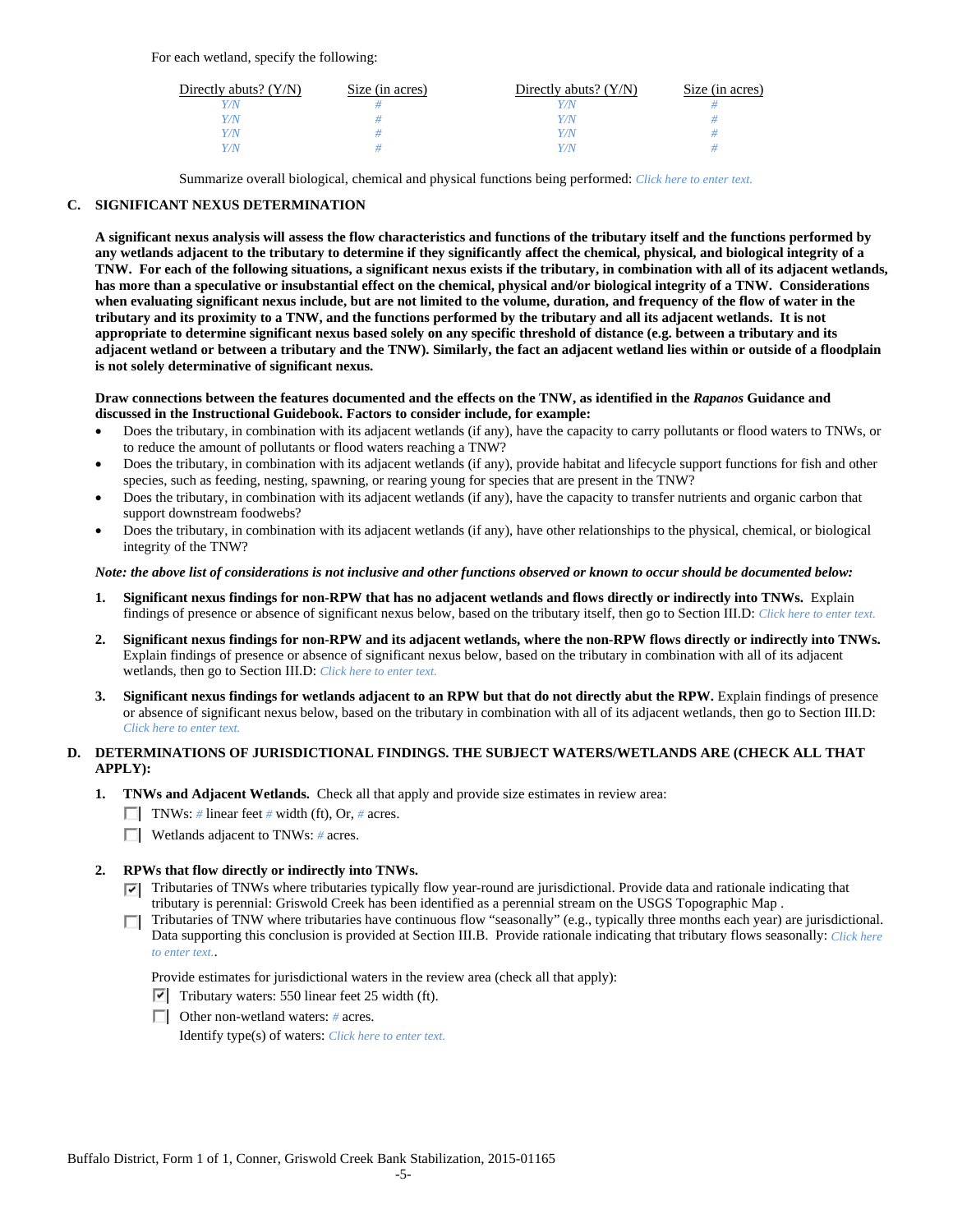### 3. Non-RPWs<sup>8</sup> that flow directly or indirectly into TNWs.

Waterbody that is not a TNW or an RPW, but flows directly or indirectly into a TNW, and it has a significant nexus with a TNW is jurisdictional. Data supporting this conclusion is provided at Section III.C.

Provide estimates for jurisdictional waters within the review area (check all that apply):

- **Tributary waters:** # linear feet # width (ft).
- Other non-wetland waters: *#* acres.
	- Identify type(s) of waters: *Click here to enter text.*

# **4. Wetlands directly abutting an RPW that flow directly or indirectly into TNWs.**

- **Wetlands directly abut RPW and thus are jurisdictional as adjacent wetlands.** 
	- Wetlands directly abutting an RPW where tributaries typically flow year-round. Provide data and rationale indicating that tributary is perennial in Section III.D.2, above. Provide rationale indicating that wetland is directly abutting an RPW: *Click here to enter text.*
	- Wetlands directly abutting an RPW where tributaries typically flow "seasonally." Provide data indicating that П tributary is seasonal in Section III.B and rationale in Section III.D.2, above. Provide rationale indicating that wetland is directly abutting an RPW: *Click here to enter text.*

Provide acreage estimates for jurisdictional wetlands in the review area: *#* acres.

- **5. Wetlands adjacent to but not directly abutting an RPW that flow directly or indirectly into TNWs.** 
	- $\Box$  Wetlands that do not directly abut an RPW, but when considered in combination with the tributary to which they are adjacent and with similarly situated adjacent wetlands, have a significant nexus with a TNW are jurisidictional. Data supporting this conclusion is provided at Section III.C.

Provide acreage estimates for jurisdictional wetlands in the review area: *#* acres.

- **6. Wetlands adjacent to non-RPWs that flow directly or indirectly into TNWs.** 
	- Wetlands adjacent to such waters, and have when considered in combination with the tributary to which they are adjacent  $\Box$ and with similarly situated adjacent wetlands, have a significant nexus with a TNW are jurisdictional. Data supporting this conclusion is provided at Section III.C.

Provide estimates for jurisdictional wetlands in the review area: *#* acres.

#### **7. Impoundments of jurisdictional waters.9**

As a general rule, the impoundment of a jurisdictional tributary remains jurisdictional.

- Demonstrate that impoundment was created from "waters of the U.S.," or
- Demonstrate that water meets the criteria for one of the categories presented above (1-6), or
- Demonstrate that water is isolated with a nexus to commerce (see E below).

### **E. ISOLATED [INTERSTATE OR INTRA-STATE] WATERS, INCLUDING ISOLATED WETLANDS, THE USE, DEGRADATION OR DESTRUCTION OF WHICH COULD AFFECT INTERSTATE COMMERCE, INCLUDING ANY SUCH WATERS (CHECK ALL THAT APPLY):10**

- which are or could be used by interstate or foreign travelers for recreational or other purposes.
- $\Box$  from which fish or shellfish are or could be taken and sold in interstate or foreign commerce.
- $\Box$  which are or could be used for industrial purposes by industries in interstate commerce.
- Interstate isolated waters.Explain: *Click here to enter text.*
- Other factors.Explain: *Click here to enter text.*

#### **Identify water body and summarize rationale supporting determination:** *Click here to enter text.*

Provide estimates for jurisdictional waters in the review area (check all that apply):

- **Tributary waters:** # linear feet # width (ft).
- Other non-wetland waters: *#* acres.

Identify type(s) of waters: *Click here to enter text.*

Wetlands: *#* acres.

 $\overline{a}$ 8 See Footnote # 3.

<sup>&</sup>lt;sup>9</sup> To complete the analysis refer to the key in Section III.D.6 of the Instructional Guidebook.

<sup>&</sup>lt;sup>10</sup> Prior to asserting or declining CWA jurisdiction based solely on this category, Corps Districts will elevate the action to Corps and EPA HQ for review consistent with the process described in the Corps/EPA *Memorandum Regarding CWA Act Jurisdiction Following Rapanos.*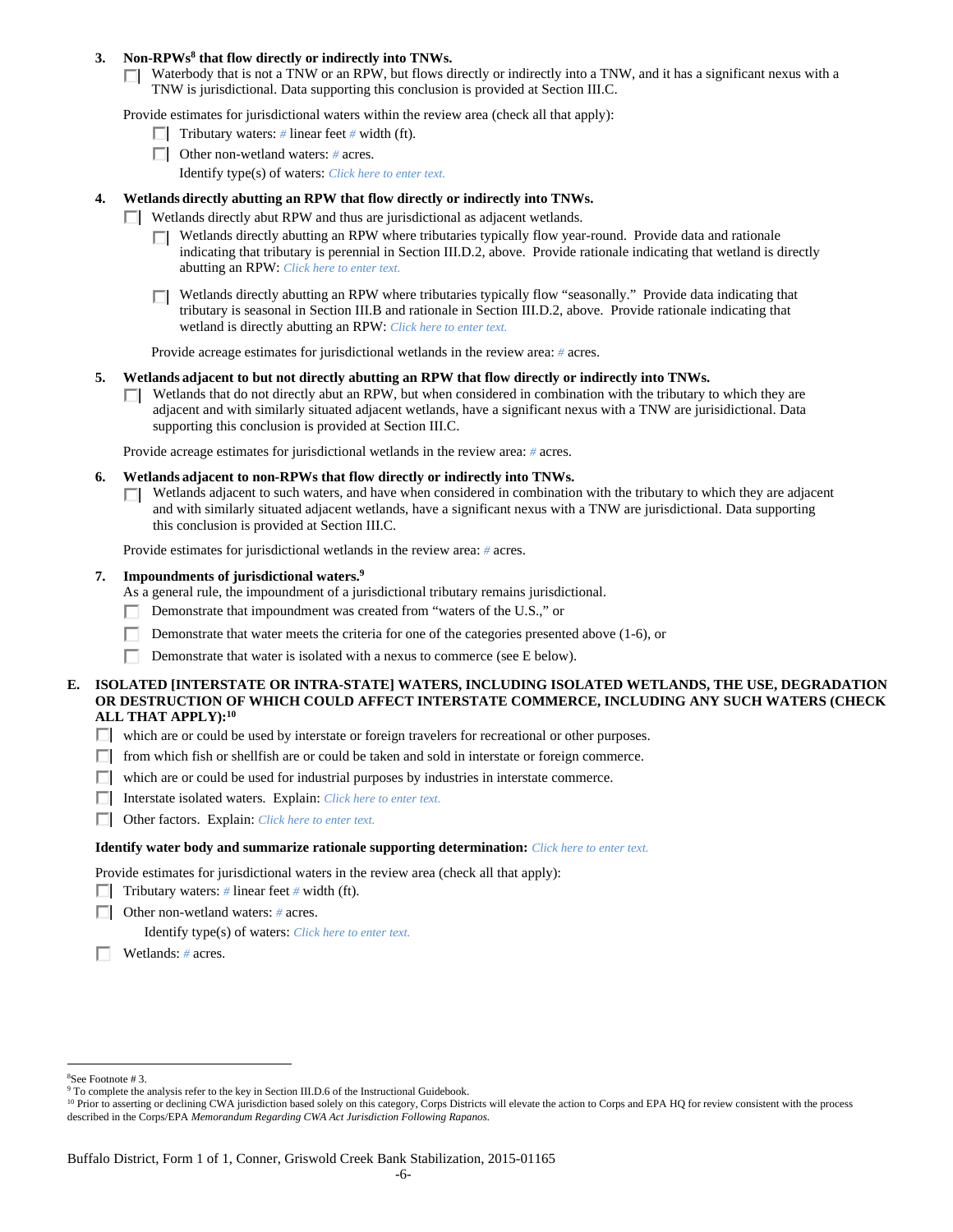| F. |        | NON-JURISDICTIONAL WATERS, INCLUDING WETLANDS (CHECK ALL THAT APPLY):                                                                                                                                                                                                                                                                                                                                                                                                     |
|----|--------|---------------------------------------------------------------------------------------------------------------------------------------------------------------------------------------------------------------------------------------------------------------------------------------------------------------------------------------------------------------------------------------------------------------------------------------------------------------------------|
|    | П      | If potential wetlands were assessed within the review area, these areas did not meet the criteria in the 1987 Corps of Engineers<br>Wetland Delineation Manual and/or appropriate Regional Supplements.<br>Review area included isolated waters with no substantial nexus to interstate (or foreign) commerce.<br>Prior to the Jan 2001 Supreme Court decision in "SWANCC," the review area would have been regulated based solely on the<br>"Migratory Bird Rule" (MBR). |
|    | ш      | Waters do not meet the "Significant Nexus" standard, where such a finding is required for jurisdiction. Explain: Click here to enter text.                                                                                                                                                                                                                                                                                                                                |
|    | п      | Other: (explain, if not covered above): Click here to enter text.                                                                                                                                                                                                                                                                                                                                                                                                         |
|    |        | Provide acreage estimates for non-jurisdictional waters in the review area, where the sole potential basis of jurisdiction is the MBR factors<br>(i.e., presence of migratory birds, presence of endangered species, use of water for irrigated agriculture), using best professional judgment<br>(check all that apply):                                                                                                                                                 |
|    |        | Non-wetland waters (i.e., rivers, streams): # linear feet # width (ft).                                                                                                                                                                                                                                                                                                                                                                                                   |
|    |        | Lakes/ponds: $# \, \text{acres.}$                                                                                                                                                                                                                                                                                                                                                                                                                                         |
|    |        | Other non-wetland waters: # acres. List type of aquatic resource: Click here to enter text                                                                                                                                                                                                                                                                                                                                                                                |
|    |        | Wetlands: # acres.                                                                                                                                                                                                                                                                                                                                                                                                                                                        |
|    |        | Provide acreage estimates for non-jurisdictional waters in the review area that do not meet the "Significant Nexus" standard, where such a<br>finding is required for jurisdiction (check all that apply):                                                                                                                                                                                                                                                                |
|    |        | Non-wetland waters (i.e., rivers, streams): $\#$ linear feet $\#$ width (ft).                                                                                                                                                                                                                                                                                                                                                                                             |
|    |        | Lakes/ponds: $# \, \text{acres.}$                                                                                                                                                                                                                                                                                                                                                                                                                                         |
|    |        | Other non-wetland waters: # acres. List type of aquatic resource: Click here to enter text                                                                                                                                                                                                                                                                                                                                                                                |
|    |        | Wetlands: # acres.                                                                                                                                                                                                                                                                                                                                                                                                                                                        |
|    |        | <b>SECTION IV: DATA SOURCES.</b>                                                                                                                                                                                                                                                                                                                                                                                                                                          |
|    | 罓      | A. SUPPORTING DATA. Data reviewed for JD (check all that apply - checked items shall be included in case file and, where checked and<br>requested, appropriately reference sources below):<br>Maps, plans, plots or plat submitted by or on behalf of the applicant/consultant: Maps and plans submitted with the applicant's Pre-<br>construction Notification Dated June 07, 2016.                                                                                      |
|    |        | Data sheets prepared/submitted by or on behalf of the applicant/consultant.                                                                                                                                                                                                                                                                                                                                                                                               |
|    |        | Office concurs with data sheets/delineation report.                                                                                                                                                                                                                                                                                                                                                                                                                       |
|    |        | Office does not concur with data sheets/delineation report.                                                                                                                                                                                                                                                                                                                                                                                                               |
|    |        | Data sheets prepared by the Corps: Click here to enter text.                                                                                                                                                                                                                                                                                                                                                                                                              |
|    |        | Corps navigable waters' study: Click here to enter text.                                                                                                                                                                                                                                                                                                                                                                                                                  |
|    | ⊽      | U.S. Geological Survey Hydrologic Atlas: USACE ORM 2 Dataset                                                                                                                                                                                                                                                                                                                                                                                                              |
|    |        | USGS NHD data.<br>罓                                                                                                                                                                                                                                                                                                                                                                                                                                                       |
|    |        | USGS 8 and 12 digit HUC maps.                                                                                                                                                                                                                                                                                                                                                                                                                                             |
|    | ⊽      | U.S. Geological Survey map(s). Cite scale & quad name: OH-Chagrin Falls                                                                                                                                                                                                                                                                                                                                                                                                   |
|    | ш      | USDA Natural Resources Conservation Service Soil Survey. Citation: Click here to enter text.                                                                                                                                                                                                                                                                                                                                                                              |
|    | ⊽      | National wetlands inventory map(s). Cite name: OH-Chagrin Falls                                                                                                                                                                                                                                                                                                                                                                                                           |
|    | г      | State/Local wetland inventory map(s): Click here to enter text.                                                                                                                                                                                                                                                                                                                                                                                                           |
|    | п      | FEMA/FIRM maps: Click here to enter text.                                                                                                                                                                                                                                                                                                                                                                                                                                 |
|    | г<br>⊽ | 100-year Floodplain Elevation is: Click here to enter text. (National Geodectic Vertical Datum of 1929)                                                                                                                                                                                                                                                                                                                                                                   |
|    | п      | Photographs: $\sqrt{ }$ Aerial (Name & Date): Bing Aerial Imagery 2016, Google Earth Pro 2016<br>Other (Name & Date): Click here to enter text.<br>or $\Box$                                                                                                                                                                                                                                                                                                              |
|    |        | Previous determination(s). File no. and date of response letter: Click here to enter text.                                                                                                                                                                                                                                                                                                                                                                                |
|    |        | Applicable/supporting case law: Click here to enter text.                                                                                                                                                                                                                                                                                                                                                                                                                 |
|    | г      | Applicable/supporting scientific literature: Click here to enter text.                                                                                                                                                                                                                                                                                                                                                                                                    |

# **B. ADDITIONAL COMMENTS TO SUPPORT JD:**